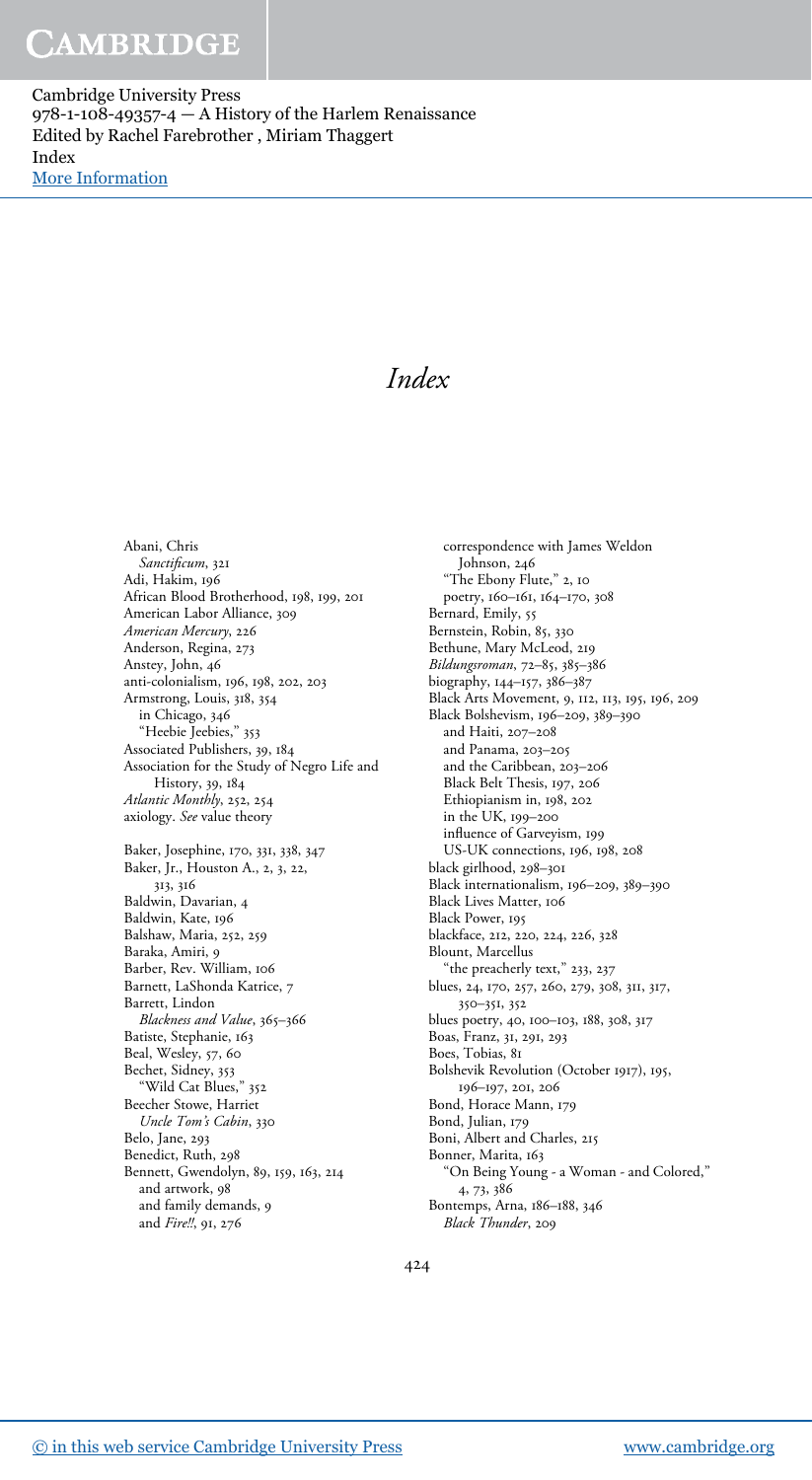Cambridge University Press 978-1-108-49357-4 — A History of the Harlem Renaissance Edited by Rachel Farebrother , Miriam Thaggert Index [More Information](www.cambridge.org/9781108493574)

Popo and Fifina, 187-188

Sad-Faced Boy, 187, 188 You Can't Pet a Possum, 187 Boyd, Valerie, 271 Boykoff, Jules, 114 Braddock, Jeremy, 126, 130 Braithwaite, William Stanley, 164, 166 Brawley, Benjamin, 226, 345 Briggs, Cyril, 198 Brigham, Cathy, 382 Brooks, Daphne A., 327 Brooks, Gwendolyn, 162, 391 Report from Part One, 111 Riot, 112, 115–121 Street in Bronzeville, A, 112 Brown vs. The Board of Education of Topeka, Kansas, 31 Brown, Jayna, 163, 331, 340 Brown, Lawrence, 146, 151 Brown, Sterling A., 100 Negro Poetry and Drama, 244 on terminology of Harlem Renaissance, 4 on Zora Neale Hurston, 5, 297 Southern Road, 102 The Brownies' Book, 177–179, 332–336 "Playtime," 332 Bruce, John Edward, 176 Bürger, Peter, 146 Burke, Inez M., 181 Burroughs, Nannie Helen, 181 Bustill, Cyrus, 154 Butler, Judith, 27 Byrd, Rudolph P., 59 Caddoo, Cara, 299 cakewalk, 276, 328, 347 Calloway, Cab, 348, 349, 356 "Evening," 356 Calverton, V. F., 78 Campbell, E. Simms, 106 artwork, 97, 102–103 Carby, Hazel, 5, 32–33, 156, 380 Caribbean migrants and radicalism, 198, 199, 200, 205 and the Harlem Renaissance, 217, 224 in Winold Reiss's illustrations for The New Negro, 217, 219 Caribbean, the and debates about dialect, 224–225 and radicalism, 203–206 in Macfall's The Wooings, 212, 229 in The New Negro, 218–219 in the Survey Graphic, 216–217 Opportunity special issue, 229 Carrington, Joyce, 93, 95, 97, 106

#### Index 425

Carroll, Anne Elizabeth, 131 Castronovo, Russ, 84 Cayer, Jennifer, 275 Charleston dance, 302, 346 Cheng, Anne Anlin, 27 Chesnutt, Charles W., 226 children's dance, 325, 330–338 children's games, 301–302 children's literature, 175–188, 391–392 Churchill, Winston, 114 Civic Club dinner, 214 Cohen, Harvey G., 24 Cole, Jean Lee and Charles Mitchell, 275, 277 Comintern, 199, 206–207, 209 Communist Party of Great Britain (CPGB), 198, 199, 207 Communist Party of the United States of America (CPUSA), 199, 201, 206, 207, 208 Connelly, Marc, 238 The Green Pastures, 247 Cooper, Wayne, 201 Covarrubias, Miguel, 65, 91, 101, 225 in The New Negro, 225 in Vanity Fair, 219–220, 221 Cowdery, Mae V., 159, 164–170 Craven, Joan, 152 Crisis, 40, 89, 94, 98, 220, 226–227, 253, 276, 385 annual children's number, 332 Krigwa Players, 273–274 literary contests, 273 Negro in Art symposium, 211–213, 226, 228–229 visual culture, 387 Crusader, 3, 198 Cullen, Charles, 104 Ebony and Topaz, 98–99 Cullen, Countee, 162, 178, 214, 218, 226, 271, 385 and Gwendolyn Brooks, 112 and Harold Jackman, 217 The Black Christ and Other Poems, 104, 388 Color, 243 review of The Wooings (Macfall), 227 cultural nationalism, 21, 22, 33 Cunard, Nancy, 8 Cuney-Hayes, Maud, 307 dance, 301-302, See also cakewalk, Charleston, children's dance jazz dance, 346–347 shimmy, 346 tap, 326–327, 339 turkey trot, 346 Daniel, Sadie Iola, 184

Davis, Cynthia, 160 Davis, Jr., Sammy, 341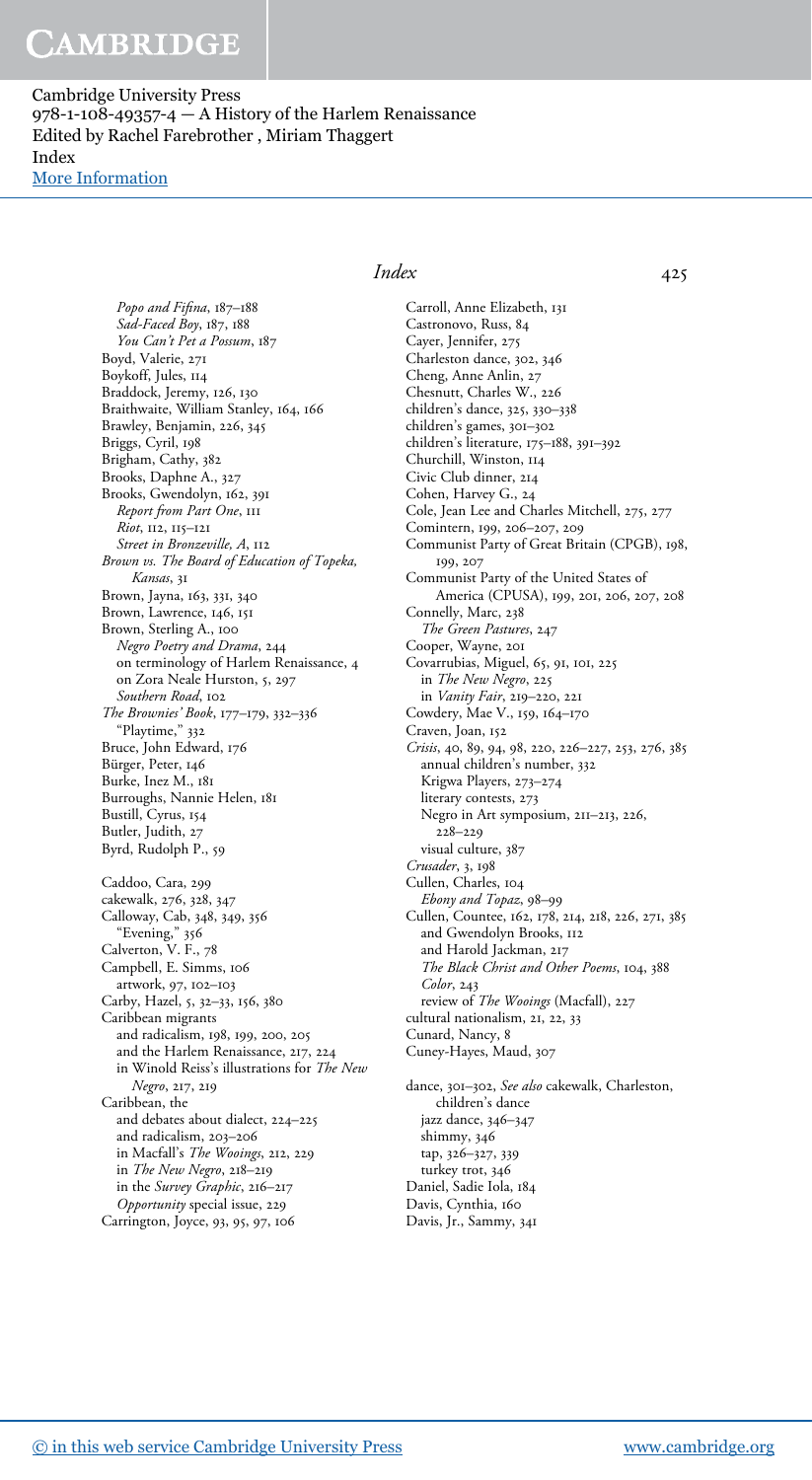Cambridge University Press 978-1-108-49357-4  $-$  A History of the Harlem Renaissance Edited by Rachel Farebrother , Miriam Thaggert Index [More Information](www.cambridge.org/9781108493574)

Dawson, Charles, 93 Dawson, William Negro Folk Symphony, 369 Dean, Michelle, 66 Decamp, Robert Leland "Syncopation," 320 DeFrantz, Thomas F., 339 dialect, 224–225, 243–244 Dickson-Carr, Darryl, 262 Domingo, W. A., 176, 197, 217 "The Tropics in New York," 217 Douglas, Aaron, 89–90, 93–95, 97, 99–100, 101, 103, 106, 276, 339 Douglass, Frederick, 181 Dove, Rita "Ludwig von Beethoven's Return to Vienna," 321 Du Bois, W. E. B., 40, 67, 78–79, 89, 94, 154, 184, 208, 214, 217, 219 and Bildungsroman, 72–75 and black childhood, 175–176, 326, 332, 338 and folk culture, 273 and Miguel Covarrubias, 220 and Sojourner Truth, 49 and spirituals, 311–313 The Brownies' Book, 177-179, 180, 187 "Criteria of Negro Art," 3 Dark Princess, 74, 79, 82, 208 Darkwater, 49, 310, 338 "Krigwa Players Little Negro Theatre," 273–274 Negro in Art symposium, 211–213, 226, 228–229 Quest of the Silver Fleece, 78–79, 336–337 review of Born to Be (Gordon), 220 review of The Walls of Jericho (Fisher), 254 Star of Ethiopia, 181 The Souls of Black Folk, 22, 310, 312, 369 "Talented Tenth," 219, 347 duCille, Ann, 5 Duck, Leigh Anne, 294 Dunbar, Paul Laurence, 161, 181, 185, 243, 346 Dunbar-Nelson, Alice, 161, 163, 183 The Dunbar Speaker and Entertainer, 181 Duncan, Thelma Myrtle, 183 Early, Gerald, 234 Ebony and Topaz, 92–93, 282 Edwards, Brent Hayes, 113, 196, 239 ekphrasis, 315–316 Eliot, T. S., 159, 162

"Tradition and the Individual Talent," 129 "The Waste Land," 116, 160

Ellington, Duke, 27, 30, 34, 348, 355–356, 371

### 426 Index

"Black Beauty," 355 Black, Brown and Beige, 23–26, 30 in Chicago, 346 "Mood Indigo," 355 Ellington, Mercer, 25 Ellis, Thomas Sayer The Maverick Room, 321 Esty, Jed, 78 ethnographic film, 291–303 Ewing, K. T., 170 Faith Ringgold Harlem Renaissance Party, 392 Farebrother, Rachel, 90, 146 Fauset, Jessie, 40, 47–49, 74, 98, 162, 170, 226 The Brownies' Book, 178, 332 Plum Bun, 63-64, 79-80, 82, 83-84, 138 "Some Books for Boys and Girls," 176 "Some Notes on Color," 10 There is Confusion, 328–329 Fearnley, Andrew, 4 Fire!!, 40, 91–92, 276 Fisher, Rudolph, 2, 10 and class, 261, 262–264 and Harlem, 253, 254–266 and music, 260–261, 313 and the grandmother figure, 257–260 "The Backslider," 256 "Blades of Steel," 258, 261 "The City of Refuge," 254–256, 258 "Common Meter," 258, 261 "The Conjure Man Dies," 264–266 "Fire By Night," 256–257 "Guardian of the Law," 258–259 "High Yaller," 253, 258, 261 "Miss Cynthie," 259–260 "The Promised Land," 257–258 reception, 252, 253–254 "The South Lingers On," 256, 257 The Walls of Jericho, 253–254, 262–264, 266 Fisk Jubilee Singers, 312, 369, 370 Fitzgerald, F. Scott The Great Gatsby, 115, 117 Floyd, Silas X., 176 Foley, Barbara, 56, 62 folk drama, 275–276, 282–285 Foster, Tonya, 115 Frank, Waldo, 56, 58–59 Fusco, Katherine, 330 futurity, 176

Garvey, Amy Ashwood, 195, 204 Garvey, Marcus, 176, 177, 197, 309 Garveyism, 195, 197, 198, 205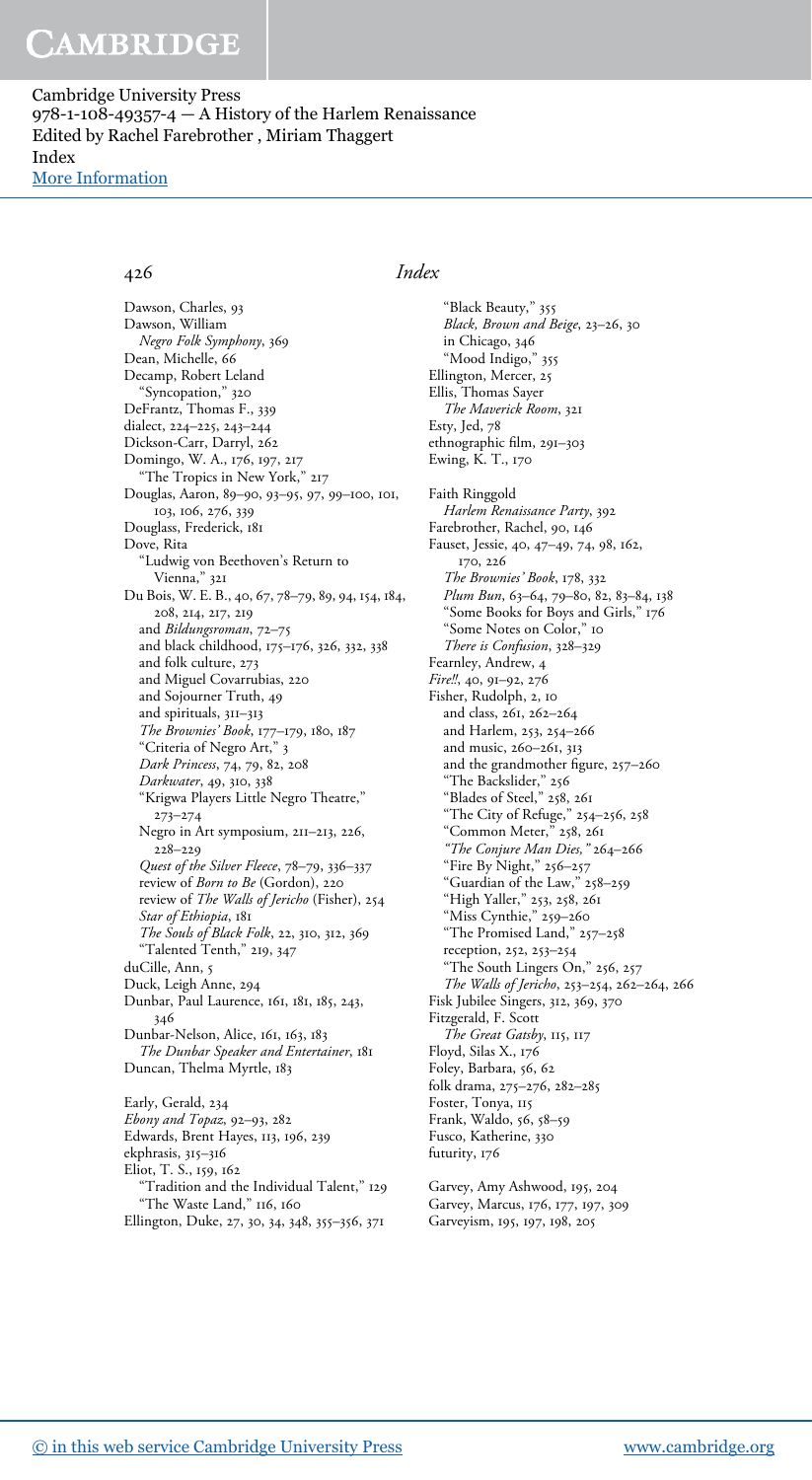Cambridge University Press 978-1-108-49357-4 — A History of the Harlem Renaissance Edited by Rachel Farebrother , Miriam Thaggert Index [More Information](www.cambridge.org/9781108493574)

> Gates, Jr., Henry Louis, 3, 29, 59, 73 The Signifying Monkey, 316–317, 381 Gibson, Mark Thomas, 106 Giddings, Franklin, 198 Gilroy, Paul, 113 Girard, Melissa, 161–162, 171 Glavey, Brian, 320 Goode, Eslanda Cardozo, 153 Green, Edward S., 176 Green, Paul, 238 In Abraham's Bosom, 247 Greene, Lorenzo, 96–97 Gregory, Montgomery, 100, 330 Griffin, Farah Jasmine, 113 Griffith. D. W., 38 Griffiths, Alison, 293 Grimké, Angelina Weld, 159, 164–170 erotic poetry, 163 Rachel, 273 "Surrender," 161 Gruenberg, Louis, 246–247 Gurdjieff, George, 62 Haidarali, Laila, 164 Hallelujah (film), 296 Hammon, Jupiter, 41 Hammond, John, 23–24 Hancock, Trenton Doyle, 106 Harlem, 4, 7, 8, 68, 132, 136, 170, 188, 221, 234, 246, 309 and black radicalism, 8, 197 and cultural nationalism, 22, 33 and Duke Ellington, 24, 30 and Helene Johnson, 160 and James Weldon Johnson, 391 and Eslanda Goode Robeson, 148, 152, 153 and Carl Van Vechten, 62, 63, 64 Bildungsroman, 80–81 in Rudolph Fisher's fiction, 253, 254–266 soundscape, 307–308, 312, 313, 316, 319, 320 Survey Graphic Harlem number, 214–219 visual representations, 99, 100, 103 Harlem (journal), 165 Harlem Renaissance and black feminism, 4, 5, 7, 159 and children's literature, 175–188, 391–392 and film, 292 and queerness, 7 and the West Coast, 346 and trauma, 10 manifestoes, 386 posthumously published texts of, 6–7 terminology, 1–2, 4–5, 10, 14, 307 visual culture, 387–388 Harris, Helen Webb, 182

#### Index 427

Harrison, Hubert, 2, 176 "A New International," 198 Hartman, Saidiya, 73 Hawkins, Marcellus, 178 Hayes, Roland, 218, 369, 370–371, 372 Hearts in Dixie (film), 296 Helping Negroes to Become Better Farmers and Homemakers (film), 296 Henderson, Stephen, 9 Higginbotham, Evelyn Brooks, 238–239 Hill, Constance Valis, 339 Hill, Laban Carrick Harlem Stomp!, 391 Holcomb, Gary, 208 Holiday, Billie, 356–357 in Chicago, 346 "What a Little Moonlight Can Do," 356 Holloway, Karla F. C., 7 Huggins, Nathan, 5, 140 Hughes, Langston, 23, 24, 32, 40, 89, 100–102, 164, 170, 175, 178–179, 186–188, 226, 271 and Gwendolyn Bennett, 10 and Aaron Douglas, 90 and Fire!!, 276 and folk culture, 244 and music, 307, 312, 314 and Carl Van Vechten, 65 "Aunt Sue's Stories," 46–47 The Big Sea, 1, 5, 9 Black Misery (picture book), 187 "Christ in Alabama," 104 The Dream Keeper, The, 187, 188 "Justice," 388 "Misery," 101 Mule Bone, 131, 272 "The Negro Artist and the Racial Mountain," 3, 9, 56, 73, 129, 264, 386 Not Without Laughter, 75–78, 83, 339–341, 349 One-Way Ticket, 103 "Passing," 139 Popo and Fifina, 187-188 Scottsboro Limited, 104, 388 The Weary Blues, (book), 101, 244, 308, 317 "The Weary Blues," (poem), 101 Hurston, Zora Neale, 5, 30–33, 34, 40, 135, 307 and the Bahamas, 302–303 and black girlhood, 298–301 and black musical comedy, 278–280 and children's games, 301–302 and dance, 301–302 and drama, 382 and the folk, 380–383 and folk drama, 275–276, 282–285 and music, 313 and representations of Africa, 280–281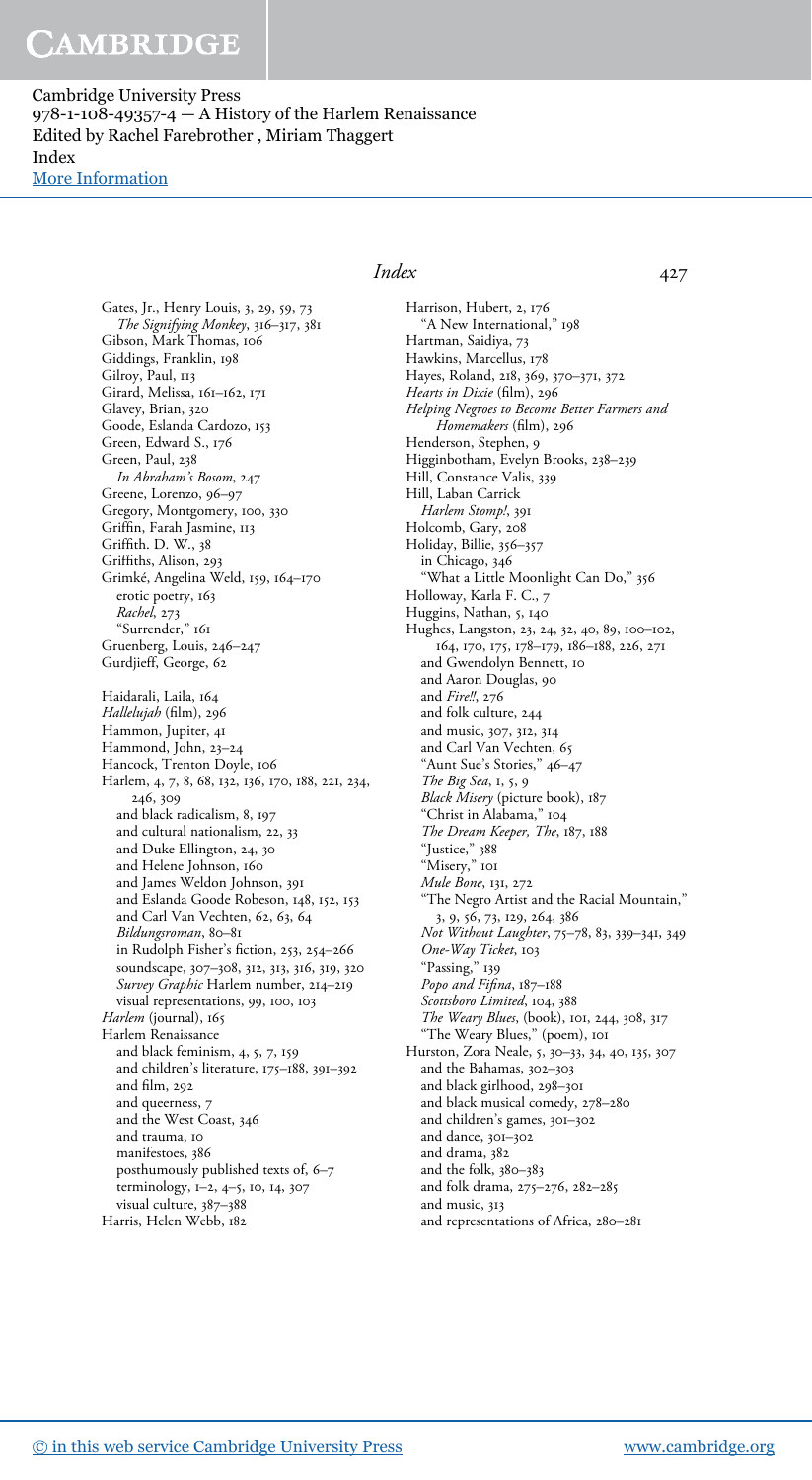Cambridge University Press 978-1-108-49357-4 — A History of the Harlem Renaissance Edited by Rachel Farebrother , Miriam Thaggert Index [More Information](www.cambridge.org/9781108493574)

Hurston, Zora Neale (cont.) and US South, 290–292, 294–298, 303, 381 and Carl Van Vechten, 65 "Black Death," 271 "Characteristics of Negro Expression," 8, 130, 271, 274, 275, 302, 317 Cold Keener, 275, 280 Color Struck, 271, 274, 275–276, 282 correspondence with Langston Hughes, 276, 284 correspondence with W. E. B. Du Bois, 284 "Drenched in Light," 331–332 Dust Tracks on a Road, 301 ethnographic film, 291–303 Every Tongue Got to Confess, 291, 294, 298, 300 Fast and Furious, 275 The First One, 274, 282–284 The Great Day, 275, 280, 290, 296, 303 Meet the Mamma, 274, 277–280 Mule Bone, 131, 272, 301, 382 Mules and Men, 290, 294–295, 297, 298, 301 "New Children's Games," 301 Polk County, 280 Spears, 271, 274, 280-281 "Spunk," 271, 280 Their Eyes Were Watching God, 3, 281, 301, 319, 381–382 Hutchinson, George, 28, 64 Hyest, Jenny, 161 Imes, Elmer, 68 improvisation, 319, 352, See blues, jazz Ingram, Zell, 104, 106 Jackman, Harold, 65–66, 68, 217 Jackson, Angela, 112 Jackson, Anselmo R., 176 Jackson, Esther Cooper, 195 Jackson, Major, 121–122, 385 James, C. L. R., 195, 196 and Black Bolshevism, 389

The Black Jacobins, 207 Toussaint, 207–208 jazz, 312 and spirituals, 350 contemporary reception, 347–349 in Chicago, 346, 353 in Harlem Renaissance fiction, 348–349 marching bands, 351 New Orleans, 352–353 swing, 353–354 Jelly Roll Morton "Jelly Roll Blues," 352 Johnson, Bunk "Franklin Street Blues," 318 Johnson, Charles S., 40, 164, 218

### 428 Index

Ebony and Topaz, 92–93 Opportunity, 89, 101 Johnson, Georgia Douglas, 135, 170, 178, 214 Johnson, Helene, 160, 170 Johnson, James P., 320 Johnson, James Weldon, 41–42, 44, 111, 135, 214, 218, 271 "A Plantation Sunday" (dramatization of God's Trombones), 247–248 Along This Way, 236 and Anne Spencer, 240–241 and black diasporic cultures, 235, 242 and dialect, 233, 240, 241 and folk culture, 234, 235, 236, 238–239, 244, 246–247, 248, 273 and jazz, 348 and performance, 245–248 and regionalism, 234, 235 and sermons, 236, 237–242, 246, 248 and the vernacular, 234, 235, 243 The Autobiography of an Ex-Colored Man, 83, 99, 144, 154 Black Manhattan, 11, 242, 253, 307 Book of American Negro Poetry, 2, 8, 23, 130–131, 224, 233, 239, 242–243, 249 Book of American Negro Spirituals, 238 "The Creation," 236, 240–241 "Go Down, Death," 245 God's Trombones, 103, 233–249 "Lift Every Voice and Sing," 249 "Under the Bamboo Tree," 116 Johnson, John Rosamond, 249 Johnson, Mat Inconegro, 125 Johnson, Sargent, 346 Jones, Claudia, 204 Jones, Lois Mailou, 186 the jook, 317–318, 319 Journal of American Folklore, 291 Journal of Negro History, 39, 184 "Jump Jim Crow," 331 Keats, John "Ode on a Grecian Urn," 315 Kelley, Robin D. G., 318 Kellogg, Paul, 214, 215, 217 Kemp, Melissa Prunty, 163 Kenyatta, Jomo, 195 King Oliver "Dippermouth Blues," 352 King, Jr., Martin Luther, 115 Knadler, Stephen, 147 Knopf, 226 Krigwa Players, 273–274, 284 Kuenz, Jane, 162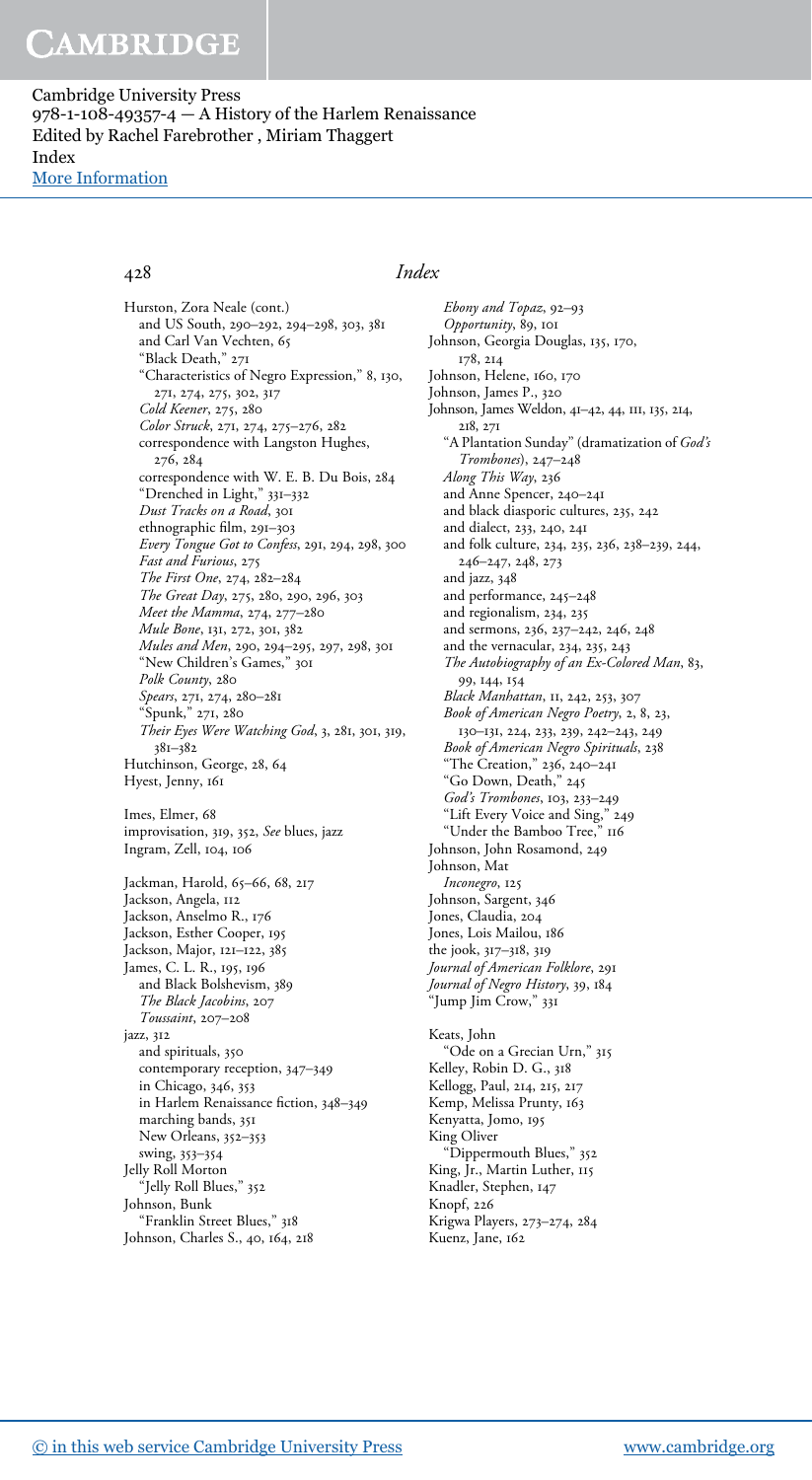Cambridge University Press 978-1-108-49357-4 — A History of the Harlem Renaissance Edited by Rachel Farebrother , Miriam Thaggert Index [More Information](www.cambridge.org/9781108493574)

> Laib, Paul, 152 Lambert, Leonard Constant, 247 Larsen, Nella, 40, 98, 163, 170, 175, 178 Passing, 66-68, 80-81 Quicksand, 80–81, 84, 85, 90, 132, 317, 386 "Sanctuary," 131–132 and Carl Van Vechten, 66–69 Lawrence, Jacob, 103 Leonard, Keith D., 162 Lewis, David Levering, 5, 179 Liberator, 201, 314, 315 Lindsay, Vachel, 238 "The Daniel Jazz," 238, 246 Liveright, Horace, 214 Löbberman, Dorothea, 7 Locke, Alain, 8, 21–23, 33–34, 72, 78, 83, 89, 100, 118, 164, 218, 271 and African sculpture, 310, 315 and jazz, 348, 371 and modernist music, 366–367 and music, 308, 368–372 and spirituals, 311–313, 368–371 annual retrospectives in Opportunity and Phylon, 372–374 collaboration with Paul Kellogg, 214 "Enter the New Negro" (essay in Survey Graphic), 219 The Negro and his Music, 326–327, 368–369 "The Negro and the American Stage," 274 Negro Youth Speaks," 386 The New Negro (anthology), 1, 8, 21–22, 90–91, 117, 129, 213, 215, 217–219, 225, 310–317, 330, 361, 368, 374, 379 Survey Graphic, 213, 214–219, 221, 229 "The New Negro" (essay), 383–384, 385, 388–389 value theory, 362–368, 371, 390–391 Loeb, Harold and Marjorie Content, 57 Lovett, Louise, 182 Lowell, Amy, 166 Lynes, Katherine R., 160 Macfall, Haldane reception of The Wooings, 226–228 The Wooings of Jezebel Pettyfer, 211–214, 228–229 Majors, Monroe A., 176 Makalani, Minkah, 4, 196 Makonnen, Ras, 196 Mao, Douglas, 78 March for Our Lives, 106 Marinoff, Fania, 55

### Index 429

Maxwell, William, 201, 208, 391 McBrown, Gertrude Parthenia, 185–186 McCluskey, Jr., John, 252 McCoo, Edward J., 181 McDougald, Elise Johnson, 91, 163, 215, 219 McDowell, Deborah E., 79 McKay, Claude, 59, 89, 117, 118, 170, 176, 195, 196, 201, 205, 217, 309 and Black Bolshevism, 198, 389 and Gwendolyn Brooks, 112 Banana Bottom, 205 Banjo, 200–201, 208 "Exhortion: Summer 1919," 201–203 Home to Harlem, 100, 200-201, 205, 349 "If We Must Die," 114, 120, 121, 203, 390 "Negro Dancers," 314–316, 318 Mead, Margaret, 293 Mencken, H. L., 226 Mercer, Kobena, 3 Messenger, 3, 40, 197, 276 Michaels, Walter Benn, 29 Millay, Edna St Vincent, 162, 238 Miller, May, 175, 182 Christophe's Daughters, 182 Negro History in Thirteen Plays, 182 Riding the Goat, 183 Miller, Monica, 136 Miller, Nina, 160, 163, 164, 168, 329 minstrelsy, 212, 273, 332 and Zora Neale Hurston, 331–332 and New Negro discourse about dialect, 214 Mitchell, Verner D., 160 Monroe, Harriet, 166 Moore, Darnell, 77 Morrison, Toni Jazz, 321 The Bluest Eye, 341 Moton, Robert R., 217, 218, 219 music. See blues, jazz, spirituals Napier, Winston, 313 National Association for the Advancement of Colored People (NAACP), 41, 235, 236, 240, 242, 245, 248, 309 National Geographic, 45 Naumberg, Margaret, 62 Neal, Larry, 9 Negro History Week, 39, 184 Negro Quarterly, 385 Negro Welfare Association (UK), 199 Negro World, 197, 204, See also Universal Improvement Association (UNIA) New York Amsterdam News, 309 Newsome, Mary Effie Lee, 178–179, 185–186

Nicholas Brothers, 341, 346

Marshall, Kerry James, 106

Massood, Paula, 292–293

Mason, Charlotte Osgood, 272, 295, 303, 380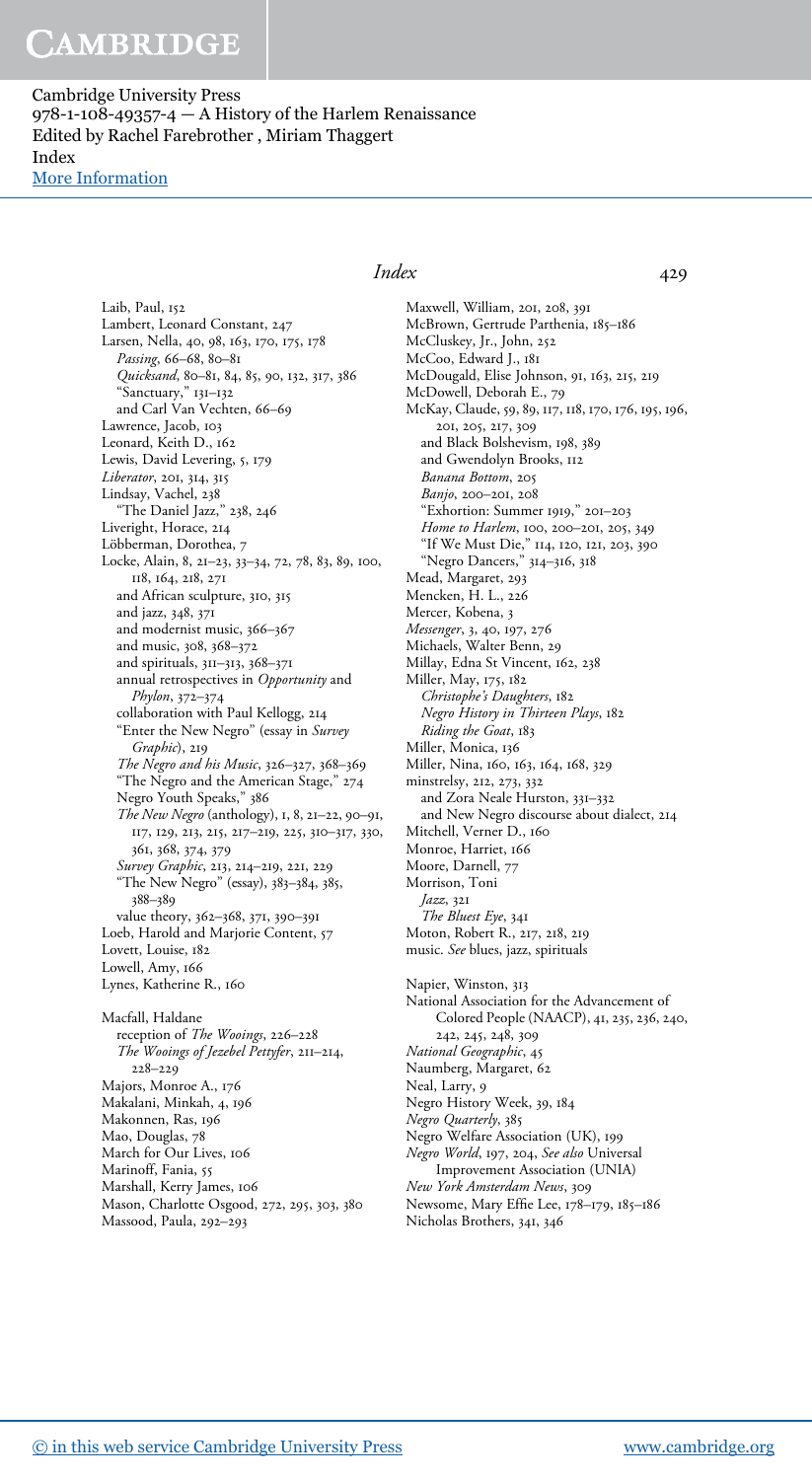Cambridge University Press 978-1-108-49357-4  $-$  A History of the Harlem Renaissance Edited by Rachel Farebrother , Miriam Thaggert Index [More Information](www.cambridge.org/9781108493574)

Nkrumah, Kwame, 195 North, Michael, 116 Nugent, Richard Bruce, 89, 106, 276 "Drawings for Mulattoes," 98–99 Gentleman Jigger, 7, 125–127, 128, 132–140 "Smoke, Lilies and Jade," 319–321 O'Neill, Eugene, 273 The Emperor Jones, 100, 146 Oler, Andy, 77 Opportunity, 40, 89, 97, 98, 101, 214, 215, 225, 227, 229–230, 271, 276, 372, 385 literary contests, 271–272, 273, 281 visual culture, 387 orinphrasis, 317–319 queer orinphrasis, 320 Orr, Tamra The Harlem Renaissance, 392 Ottley, Roi, 132 Our Gang, 330

Padmore, George, 195, 207, 208 Paramount Pictures, 293 Parascandola, Louis J., 160 Patterson, Tiffany Ruby, 295, 298 Peake, Jak "Watching the Waters," 389 Pennybacker, Susan, 196 Pfeiffer, Kathleen, 79, 138 Phillips, Michelle H., 177 Phillips, U. B., 40 Plácido, 242 plagiarism, 131–132 Pleece, Warren Inconegro, 125 Pound, Ezra, 159, 166 Powell, Richard, 90, 103

queer ekphrasis (Glavey), 320, See also ekphrasis

Rainey, Ma, 170 Ramazani, Jahan, 112 Rampersad, Arnold, 5 Ransby, Barbara, 154 Ransom, John Crowe, 171 Rapp, William Jourdan, 127 Ray, Nora Holt, 127 Red Summer of 1919, 114, 177, 203, 390 Redding, J. Saunders, 161, 171 Reed, Ishmael, 21 Reiss, Winold, 90–91, 98, 101, 215, 217 "A college lad," 217 "From the Tropic Isles," 219 "Harlem Types," 217 "Two Public School Teachers," 215

### 430 Index

"A Woman from the Virgin Islands," 217 Renaissance ballroom, 307 Reuter, E. B., 99 Rice, Thomas Dartmouth, 331 Richardson, Willis, 178, 274 Near Calvary, 182 Negro History in Thirteen Plays, 182 Plays and Pageants from the Life of the Negro, 182 Ridge, Lola, 57–58 Riis, Thomas, 278 Robeson, Eslanda Goode, 195 Paul Robeson, Negro, 144–157, 386–387 Robeson, Paul, 144–157, 195, 207–208, 260, 271, 369 and Wales, 207 Robeson, William D. ("W. D."), 154 Robinson, Amy, 138, 139 Robinson, Bill "Bojangles," 326–327, 341, 346 Roche, Betty, 24 Rogers, J. A., 24, 217 Jazz at Home," 348 Rolland, Romain, 60 roman à clef, 125–140, 144 Rony, Fatimah Tobing, 299 Rose, Amber, 115 Ross, Marlon, 76 Rufus Jones for President (film), 341 Rutter, Emily R., 160 Salleme, Antonio, 153 Sampson, Martha (Martha Gruening), 153 Sand, Kaia, 114 Sanders, Mark A., 170, 308 Saturday Evening Quill, 337 Saturday Review of Literature, 226 Schiff, David, 26, 30 Schomburg, Arthur, 176, 217 Schuyler, George, 78 and jazz, 347 "The Negro-Art Hokum," 2, 3 Scott, Bonnie Kime, 212 Scott, Clarissa M. review of The Wooings (Macfall), 227 Scott, Emmett J., 227 review of The Wooings (Macfall), 226 Selznick, David O., 38 Sergeant, Elizabeth Shepley, 150 Shackelford, Jane Dabney, 185 Sherrard-Johnson, Cherene, 9, 10, 131, 374 Sherwood, Marika, 196 Shockley, Evie, 7 Shuffle Along (stage show), 273 Silent Protest Parade of 1917, 177 Simone, Nina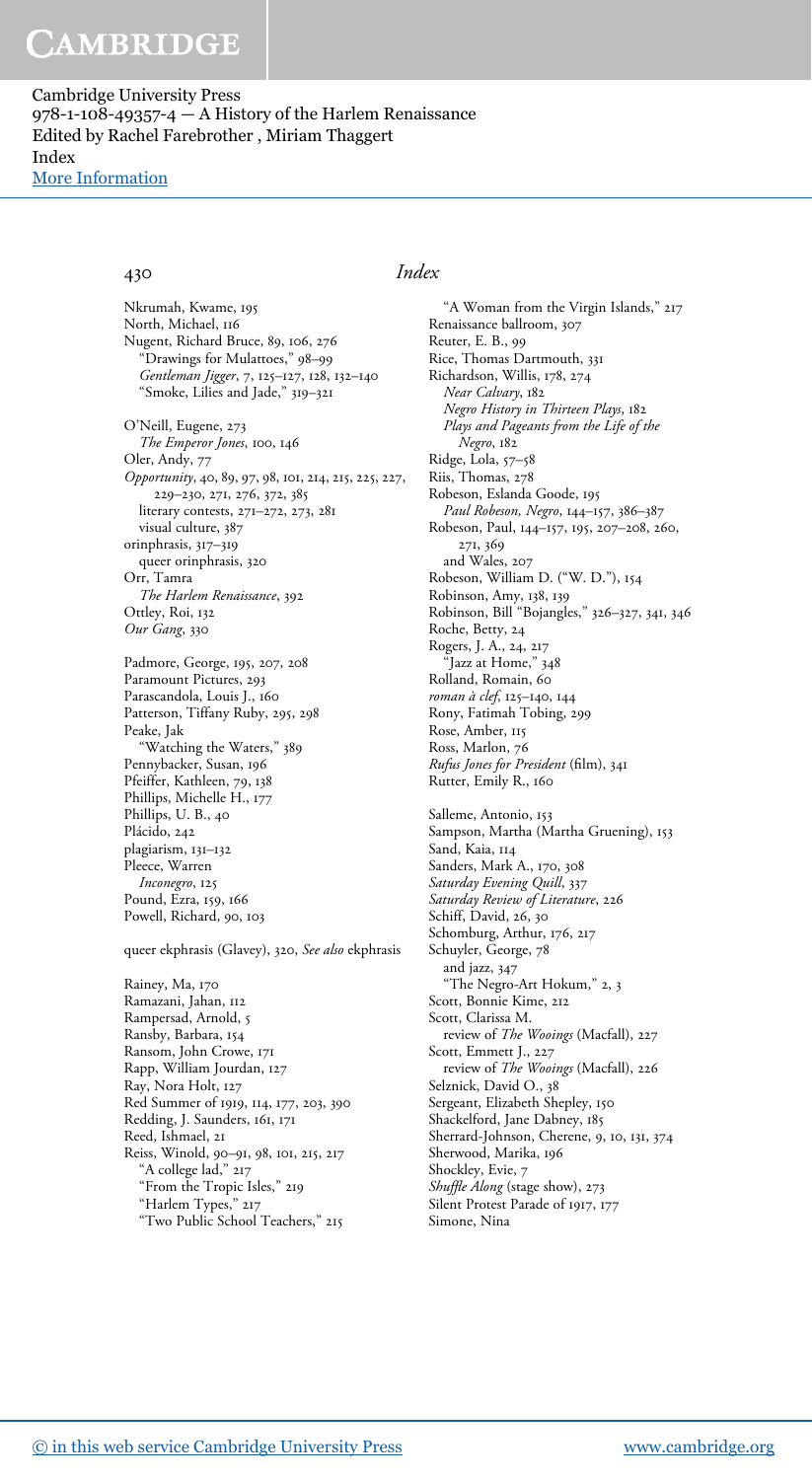Cambridge University Press 978-1-108-49357-4 — A History of the Harlem Renaissance Edited by Rachel Farebrother , Miriam Thaggert Index [More Information](www.cambridge.org/9781108493574)

> "Love Me or Leave Me," 371 slavery in Harlem Renaissance texts, 38–50, 383–385 Smith, Bessie, 170 Smith, Katharine Capshaw, 73 Smith, Willie the Lion, 320 Sobol, Louis, 132 Soitos, Stephen, 264 Sollors, Werner, 21 Soto, Michael, 57 Soyinka, Wole, 316 Spence, Eulalie, 274 Spencer, Anne, 7, 44–46, 161, 163, 170, 240–241 spirituals, 311–313, 314, 368–371 Stephens, Michelle Ann, 146 Stepto, Robert, 72 Stevens, Margaret, 199 Stewart, Jeffrey C., 363, 372 Stewart, Jeffrey G., 310, 312 Stock, Ralph, 153 Stoddard, Lothrop, 115 Stowe, Harriet Beecher, 48 Sundquist, Eric, 378 Survey Graphic, 214–219, 221, 229, 370 Svoboda, Terese, 57 syncopation, 316, 351 and queerness, 320 Taylor, Prentiss, 104–105, 106 Teasdale, Sara, 162 Temple, Shirley, 341 The Freeman, 241 Theatre Art Monthly, 274 Thiele, Bob, 23 Thurman, Wallace, 91, 127, 346 The Blacker the Berry, 74–75 "Cordelia the Crude," 92, 248 Infants of the Spring, 6, 84–85, 125, 127, 130, 132–140, 386 Thurman, Wallace and William Jourdan Rapp Harlem: A Melodrama of Negro Life in Harlem, 248 Toomer, Jean, 34, 114, 178, 218 and white modernists, 56–62 Cane, 3, 30, 42–44, 203 Toomer, Mamie, 62 Topsy, 330–331, 333 Torrence, Ridgely, 273 Truth, Sojourner, 47–49 Turner, Lucy Mae, 161 Tuskegee Institute, 58 Universal Negro Improvement Association (UNIA), 177, 197, 199

## Index 431

and Aida Overton Walker, 327 and The Brownies' Book, 332–336 and Du Bois's The Quest of the Silver Fleece, 337 and Fauset's There is Confusion, 328–329 and Hughes's Not Without Laughter, 339 and West's "An Unimportant Man," 338 US South, 290–292, 294–298, 303 value theory, 362–368, 371 Van Vechten, Carl, 55–56, 62–69, 104, 125, 214, 228, 271 and Eric Walrond, 204 and Fania Marinoff, 55 and Jessie Fauset, 63–64 and Langston Hughes, 65 and Mcfall's The Wooings, 226 Crisis Sympoisum response, 63 Nigger Heaven, 64, 127, 253 VanDerZee, James Dancing School, 339 Vanity Fair, 219–220, 221–224 vaudeville, 221, 278, 326, 327, 329, 331, 332, 339, 340 Villalongo, William, 106 Vogel, Shane, 317, 319 sensuous Harlem Renaissance, 325 Walker, A'Lelia, 271 Walker, Aida Overton, 327–328 Walker, Kara, 106 Walker, Madame C. J., 97 Walker, Margaret, 162, 346 Wall, Cheryl A., 3, 5, 383 Wallace, Michele, 5 Waller, Thomas Wright "Fats," 320, 348, 349, 357 "Ain't Misbehavin'," 353 "The Joint Is Jumpin'," 357 Walrond, Eric, 195, 196 and Black Bolshevism, 389 Caribbean identity, 224 collaboration with Miguel Covarrubias, 213 in The New Negro, 225 in Vanity Fair, 219–220, 221 Opportunity Caribbean special issue, 229–230 review of The Wooings (Macfall), 228 "The Palm Porch," 225 "Tropic Death," 203–206, 225 Waring, Laura Wheeler, 91, 98, 178 Washington, Booker T., 181 A New Negro for a New Century, 379 Up From Slavery, 144 Waters, Ethel, 170 "Dinah," 353 Webster, Ben, 24 Wells, James L., 96–97

uplift ideology, 326, 387